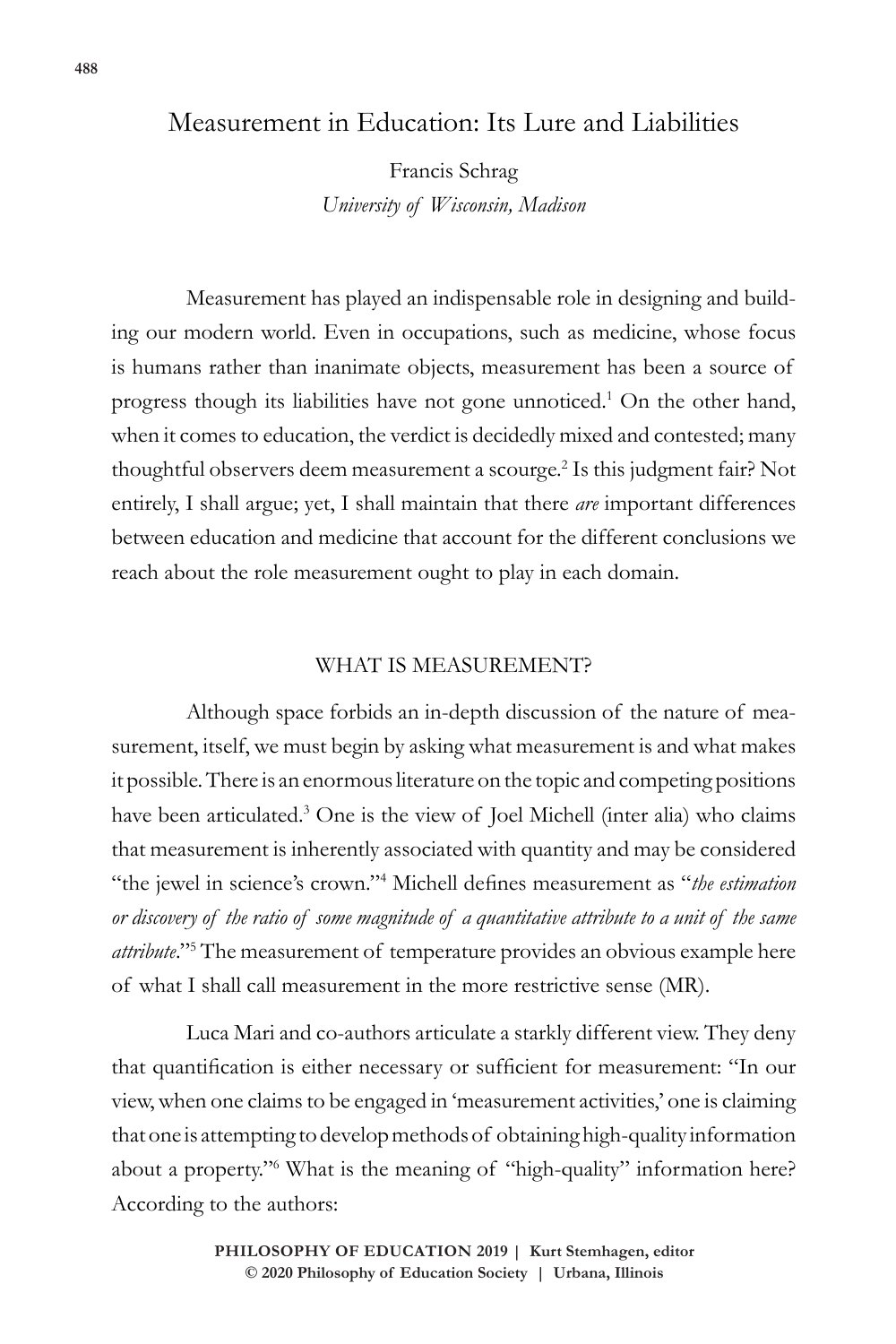the appraisal of quality generally involves evaluation of the degree to which there is a theoretical basis for the procedures that generated the information*, the extent to which the results are stable and can be reproduced, and the usefulness of the information in assisting the accomplishment of tasks* or the answering of questions of interest.7

When several judges provide a numerical rating to a student essay or to a gymnastics performance, and the ratings are then averaged, that illustrates measurement in what I shall designate as a more permissive sense (MP). I have neither the background nor the need to adjudicate the dispute between the two positions, but I think it not unfair to say that measurement and quantification are often identified because of the advantages the latter brings not only to science but to myriad practical pursuits from carpentry to rocketry to food preparation.

A minimum condition of an attribute's being measurable (MR) is that it admits of more or less of the attribute. A second condition is that objects be capable of being *ordered* according to *how much* of the attribute they contain. But we do not yet have MR. What is lacking? We must be able to devise a numerical *scale* on which a number can be found corresponding to the magnitude of the attribute possessed by that object. A so-called "interval" scales is needed; here, the quantitative distance between two or more units is the same on every part of the scale.8

What advantages does quantification (whether MR or not) provide? Consider a middle school selecting students for an advanced mathematics program and trying to justify those decisions to parents of students who were not selected. Suppose those judgments are made by teachers on the basis of their day-to-day work with children. These judgments may be very objective, but a disappointed parent would be more accepting if scores on a schoolwide math test showed her daughter with a score of 71 when the cutoff for the advanced class was 88. Here, quantification provides a way of making diffuse and private judgments more precise and public, hence less likely to evoke accusations of bias or unfairness. Beyond that, quantification provides opportunities to compare not simply individual students but schools, or entire educational systems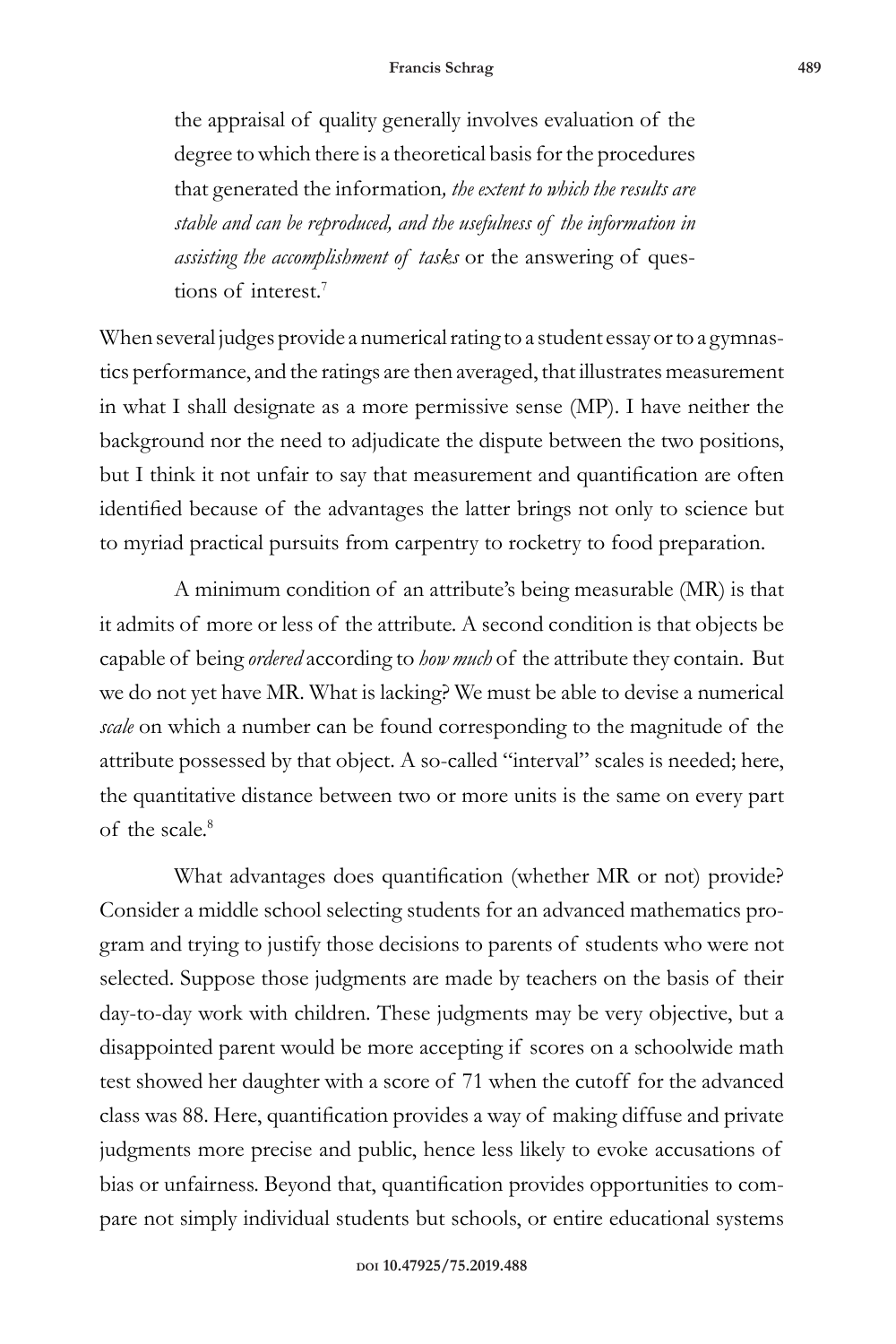across time and space. Think of the problem of selecting students for an elite medical school with an acceptance rate below four percent. Do you think that the fairness of the selection process would be enhanced by eliminating applicant scores on the Medical College Application Test (MCAT)—a 7.5 hour test taken by 85,000 students in more than 20 countries?

# ARE EDUCATIONAL ATTAINMENTS SUCCEPTIBLE TO BEING MEASURED?

But wait! Can we actually *measure* (MR) a student's capacity for "Critical Analysis and Reasoning Skills" or knowledge of "Psychological, Social, and Biological Foundations of Behavior," two sections of the exam? Well, couldn't we simply formulate a reasonable number of test questions in each domain, and rank the candidates according to the percentage of correct answers? Recall that for MR, we must be able to correctly claim, not only that Jill has a better understanding of the domain than Jack—who, in turn, has a better understanding than Jody—but we must be able to construct an interval scale that permits us to place all three students on that scale. Otherwise, we may not realize that the gap between Jill and the other two is huge, while Jack and Jody are actually quite close in their mastery. And, beyond that, we must be able to say: a.) that any alternative approach to measuring that attribute in the three students would not change the relative placements on the new scale, and b.) if the three students took an equivalent test tomorrow, their scores (adjusting for measurement error) would remain the same. Can these things be accomplished?

I believe it is fair to say that contemporary psychometricians have found means to design and score tests in such a way as to produce measures *that approach interval measures* typically found in the physical sciences. Psychometric approaches depend on using sophisticated statistical analysis and scales in such a way that assessing the student's performance on a test takes the difficulty of the test questions into account. Diverse approaches, including Rasch analysis and Item Response Theory, depend on having adequate samples of students of varying ability levels, preferably a random sample, and an adequate number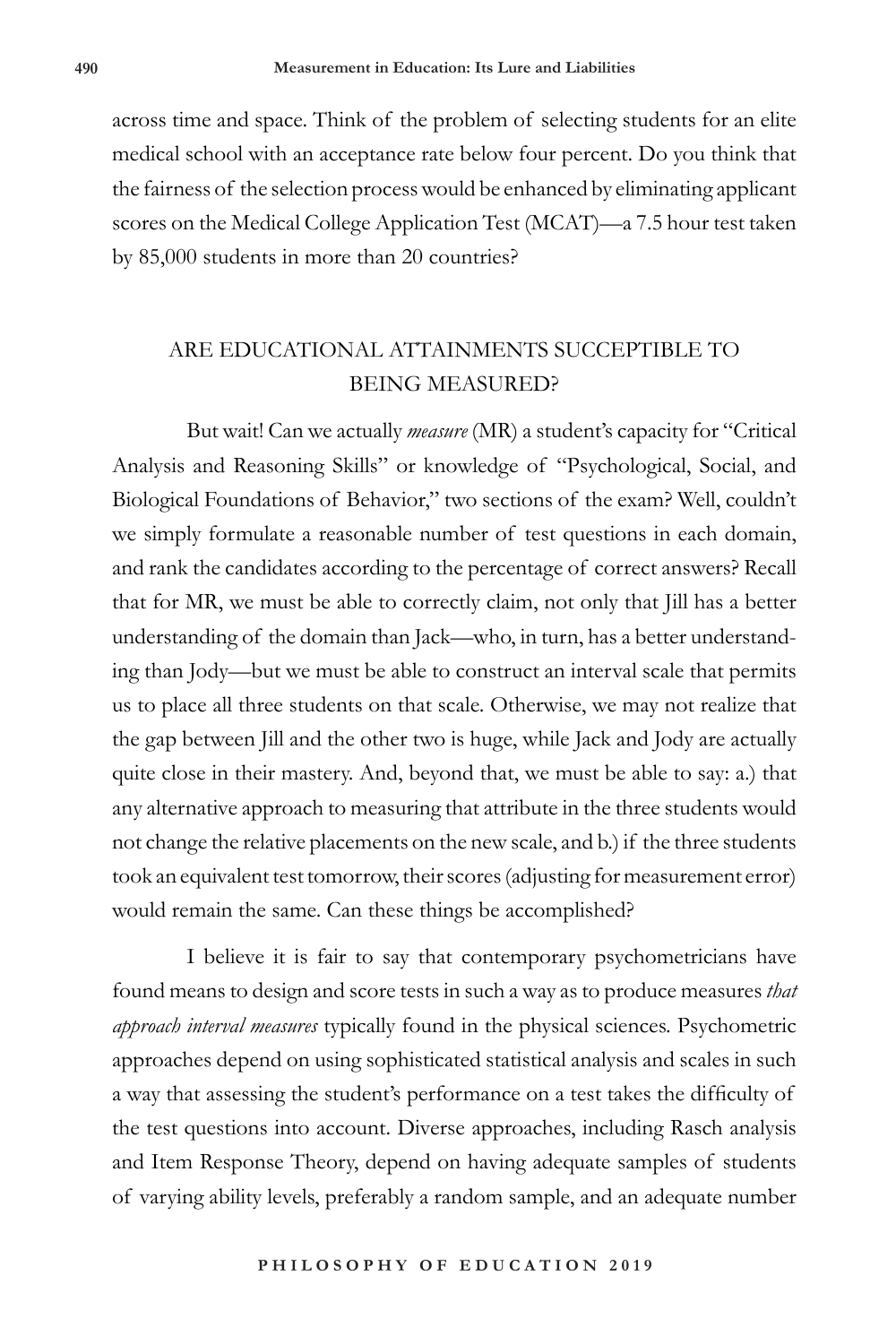of "items" of different levels of difficulty.<sup>9</sup>

Just as a single temperature reading may, for a variety of reasons, not provide an accurate assessment—perhaps the thermometer was not shaken down sufficiently, or was left out in the sun, or perhaps the patient is an outlier with a high (or low) normal—requiring a follow up a bit later, so one score on an MCAT might fail to accurately record an applicant's ability. For that reason, medical school applicants are permitted to take the MCAT up to three times in a single year, and seven times in a lifetime.

While often derided, multiple choice, machine scored tests like the MCAT must be appreciated for what they deliver. The MCAT enables the ranking of tens of thousands of applicants from around the world on a single scale, capturing their readiness for the academic rigors of medical school. Whether or not the MCAT actually predicts success in medical school, it is certainly perceived to be a legitimate screening device.10 Since the test is given thirty times a year, there must be thirty different versions to avoid cheating, yet all versions must be capable of being equated so that students taking the test in, say, August, have neither an advantage nor a disadvantage over those taking it in February. Moreover, this year's version must be of comparable difficulty to the ones given in previous years despite continual addition and deletion of specific questions. It is in everyone's interest to have tests scored promptly and accurately; indeed, MCAT scores are released a few hours after applicants take the test. All in all, the MCAT (and its counterparts in other fields) must be recognized as remarkable pieces of social technology, essential building blocks of our meritocracy.<sup>11</sup>

I used the MCAT to illustrate the power of psychometrics in education; the MCAT is one of many tests whose basic purpose is to rank individual test takers—who live vast distances apart—for admission to a school or university when, as is often the case, the number of applicants vastly exceeds the capacity of an institution to serve them. In the case of tests like the MCAT, the test publisher provides the rankings of applicants, but each medical school admissions committee decides on whether a particular applicant's performance on the MCAT warrants continuing consideration or elimination from the pool of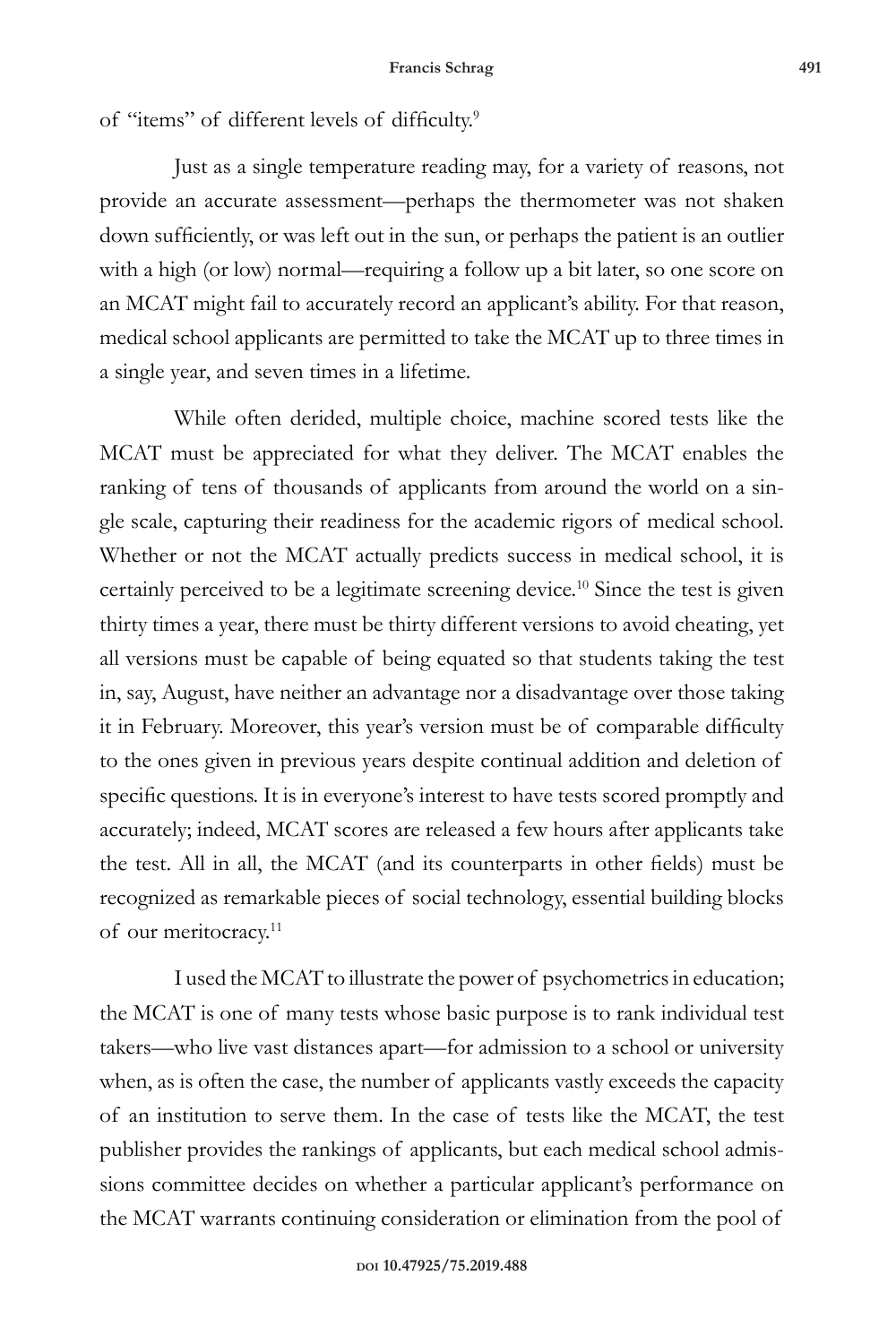applicants. A person scoring very poorly might turn out to be a good candidate and a person with a high MCAT score may flunk out, but the chances are against it. The meaning and weight to put on the score of a particular applicant in the context of all the other information about her is ultimately a matter of *judgment*, and committee members may and do often disagree. Such judgment may be arbitrary, in a sense, but it is not capricious. Think of it this way: An admission officer favoring admission of a candidate who performed poorly on the MCAT would need to persuade her colleagues that other evidence presented on her behalf is strong enough to override her low MCAT score.

Before discussing the weaknesses of MR in education, let's note that MP in the form of quizzes, semester-end tests, term papers, etc. have always been and rightly continue to be an intrinsic aspect of schooling. When trying to identify the disadvantages of measurement (MR) in education, it is hard not to go off the rails in two directions. First, it is easy to conflate measurement and testing with the way tests are used, with what has been called a testing regime. Many of the complaints against the current testing regime in the United States should not be considered liabilities of measurement itself, only of its misuse. The second way to go off the rails is to adhere to the common view that machine-scored, multiple choice tests can only assess low level skills and facts, not higher-level capabilities like reasoning skills and skill in judgment. Granted that questions dealing with facts and low-level skills are the most common and the easiest to formulate, questions designed to assess complex, sophisticated skills can be accommodated. Consider this question adapted to multiple-choice format from a recent column in the *New York Times*:

> A. Four cards are laid in front of you, each of which, it is explained, has a letter on one side and a number on the other. The sides that you see read: E, 2, 5 and F. Your task is to turn over only those cards that could decisively prove the truth or falsity of the following rule: "If there is an E on one side, the number on the other side must be a 5." Which ones do you turn over?

> > a.) E and 5; b.) F and 5; c.) E and 2; d.) E and  $F^{12}$

PHILOSOPHY OF EDUCATION 2019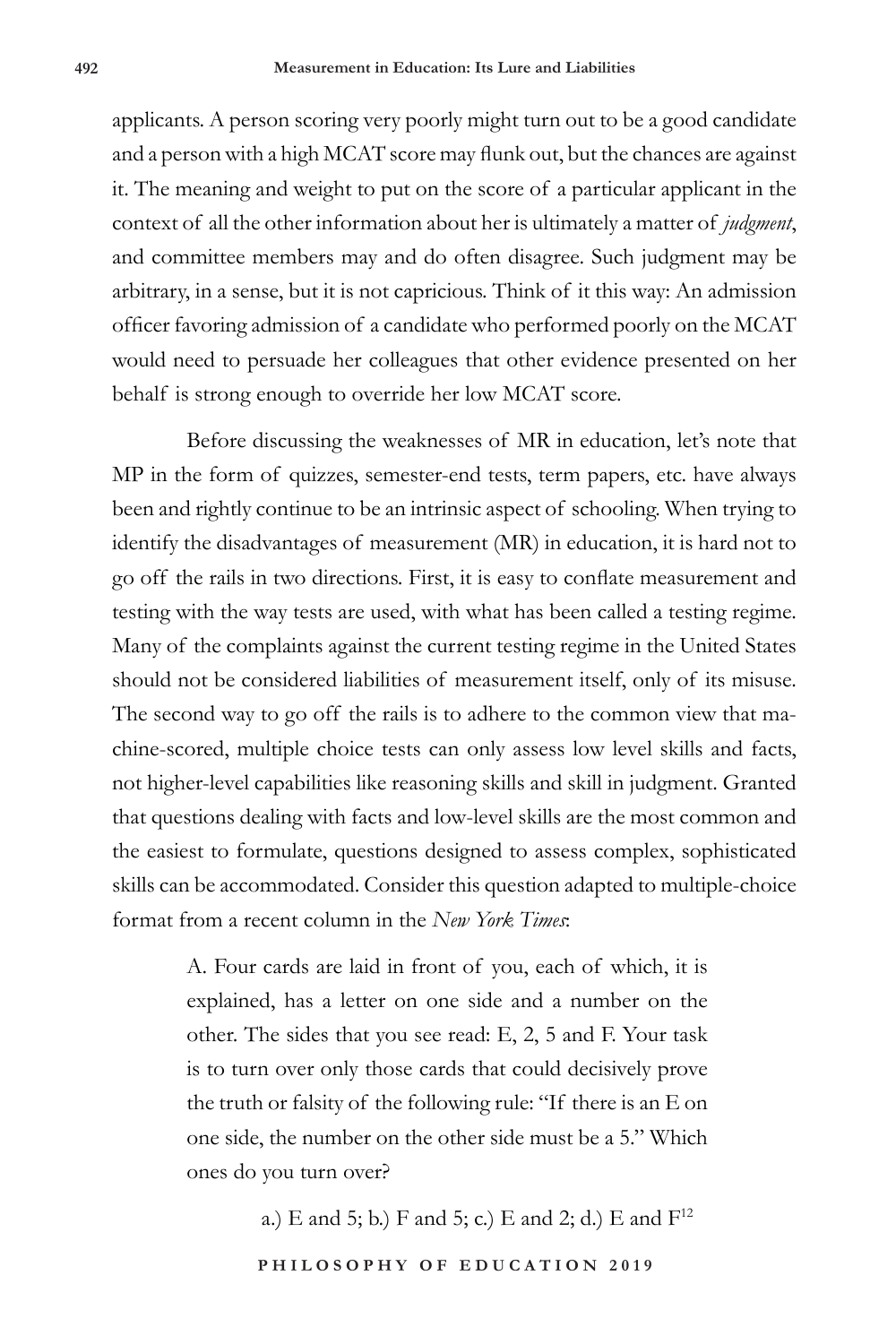Tests of situational judgment have also found favor in certain occupations, such as nursing. Here, "Candidates are asked to identify the appropriateness or effectiveness of various response options from a pre-defined list of alternatives. These response options are designed in advance with a pre-determined scoring key agreed to by subject matter experts."<sup>13</sup>

We must ask: Is there anything *inherently* deleterious in conceptualizing educational accomplishment in such a way as to make it amenable to measurement in the more restrictive sense? To determine this, let's identify the fundamental assumptions that underlie MR in education.

> 1. That "more" and "less" are appropriate adjectives to describe what people know and can do as a result of learning.

> 2. That the universe of knowledge and judgment can be broken down into separate, (overlapping) domains, and that each of these can be further analyzed into individual propositions and skills.

> 3. That an assessment of what individuals know within a domain can be conducted in a reasonable amount of time—measured in hours- by *counting* and analyzing responses to a reasonable number of "items" (30—250) randomly selected from that domain, given:

> > a. That the items can be ranked in terms of difficulty, and

b. That they admit of "right" (or at least more or less "right") answers *according to the test preparer*.

c. That they are not biased against any one type or group of students.<sup>14</sup>

4. That when multiple forms of a test are needed, statistical techniques are able to render the different forms sufficiently equivalent, given the purpose of the test.

5. That even if skills and proficiencies beyond those being tested are required to correctly answer the items, these will not contaminate the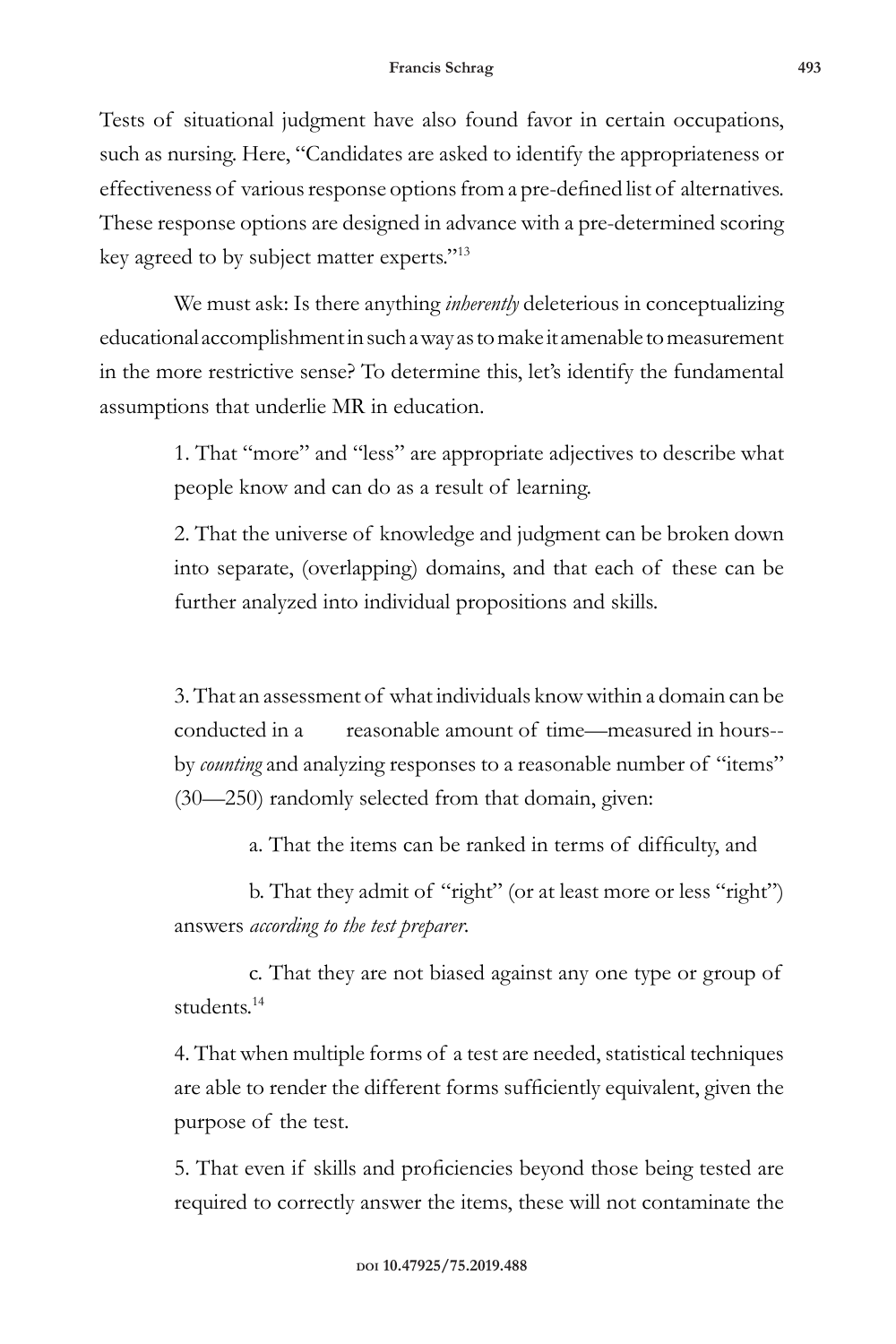#### score on the domain being assessed.

I want to underline the constraint imposed by the test *format* regardless of domain: the examinee's task is limited to selecting the *most appropriate* answer from the options *provided by the examiner*. One risk here is that inferences drawn from examinee performance may be unwarranted because the scoring algorithm cannot recognize the extent to which that performance tracks command of the *format* rather than mastery of the domain. But my key point can best be perceived by contrasting the previous question with this one:

> B. Formulate three multiple-choice questions of different degrees of difficulty to test students' abstract reasoning skill, and explain how you would validate the levels of difficulty.

In contrast to A, B requires a considerable background in *multiple* domains including the psychology of reasoning, psychometrics, and test design. More important, there is *no correct* answer to the question. The responses do not lend themselves to *measuring* examinees' capabilities, only to *judging* them. Observe, as well, that numerous adjectives might be applied to responses to B but not to A: solid, weak, original, ingenious, unintelligible, simplistic, pirated, elegant, slipshod, and so on. We can, therefore, say that B, unlike A, is both a much more authentic task, and provides access to traits that potentially tell us much more about the examinee, but at a cost of a potential loss of objectivity in judging the responses.

We may now reach the following tentative conclusion: Measurement MR (or something very close to it) is possible in education but can be achieved only by imposing certain constraints on the nature of the tasks presented to examinees, which limits the qualities of mind and character capable of being assessed.

Are these limitations acceptable and do the benefits outweigh the liabilities? This is not a question that can be answered, in general, and without respect to context. I find the use of machine scored tests as one, among several, applicant screening devices to be legitimate. However, we cannot make a balance sheet without considering their liabilities. There are indeed many, and my purpose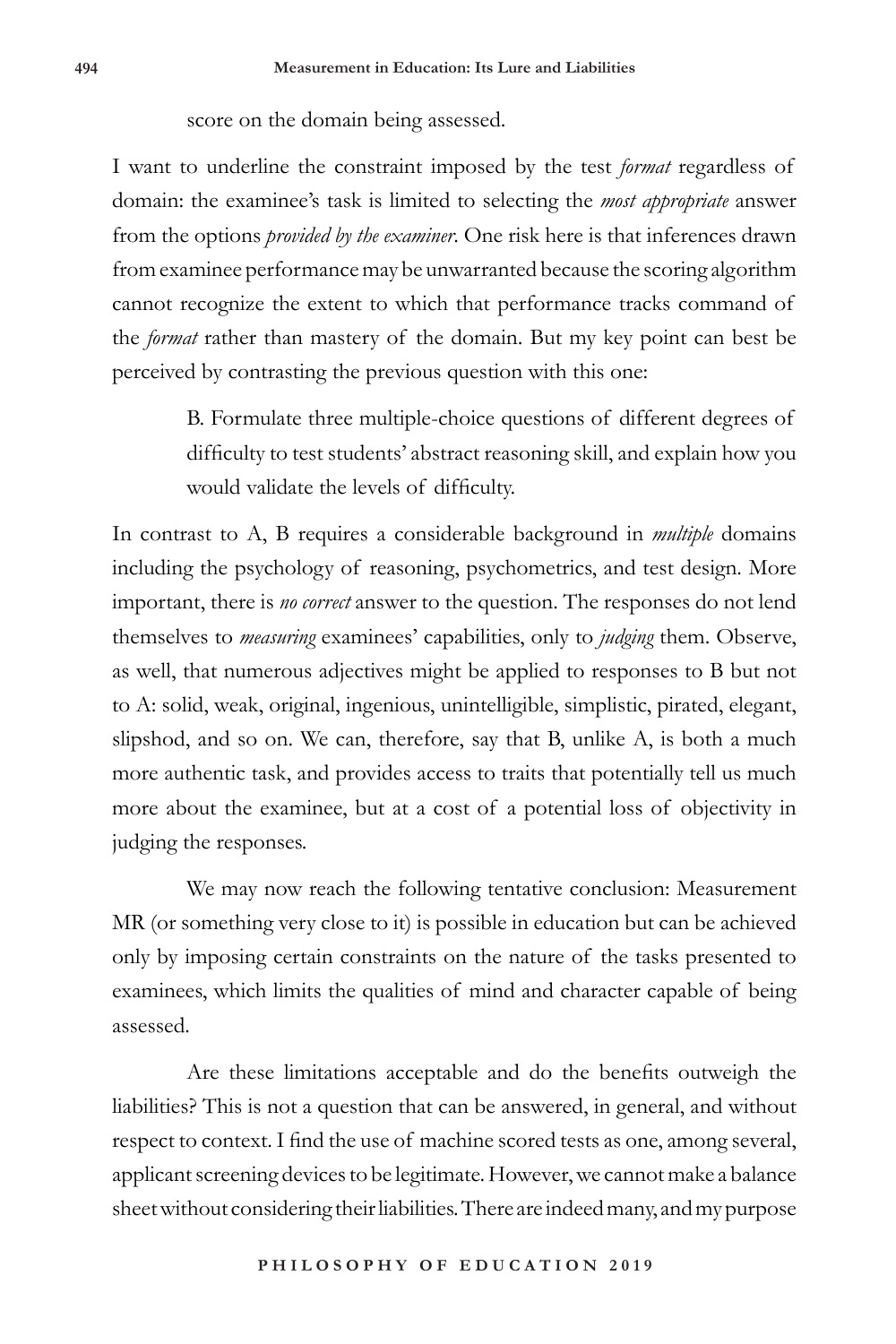here will be served by merely listing them: teaching to the test, narrowing of the curriculum, devaluing originality; conveying a misconception about real-world problems; demoralizing teachers and deflating their status relative to that of psychometricians; encouraging gaming the system, if not outright cheating; putting needless stress on students, undermining the inherent satisfaction of learning; deceiving the public; intensifying competition and ranking among students. All these disadvantages derive from two liabilities*: a shift in attention from the good or end sought to the number taken to represent the amount of that good, and, where multiple goods (and bads) are involved, a shift in attention from the whole panoply to the most easily quantified.*

### MEASURMENT IN MEDICINE AND EDUCATION COMPARED

My final question remains: What accounts for the very different balance sheet we feel compelled to draw up in medicine and in education? My answer is in three parts:

First, the amenability to measurement (MR) of the two goods, health and education differs. The idea that health consists in some kind of balance or harmony of diverse substances goes back to the ancient Greeks, of course. For example, humans are unlikely to survive temperatures below 35° or above 42° C. Everything from cholesterol, to hormones, to cells of various types to vitamins, minerals, antigens, amino acids, bacterial counts, to say nothing of bone density, pulse rate, and blood pressure can be measured (MR). These all have been discovered to exhibit a *normal range in healthy human populations*, beyond which typically lies disease or even death.<sup>15</sup> We have seen that some educational outcomes can be manipulated to yield measurable characteristics, but others, not. One person might be said to have more or less understanding of quantum physics, more or less facility with Chinese language, more or less skill as a carpenter, more or less insight into a novelist's intentions, more or less originality as a script writer, more or less stage presence, more or less elegance as a figure skater, but in none of these cases need we say that the qualitative "more" and "less" correlates with or can be explained by some higher or lower *number of*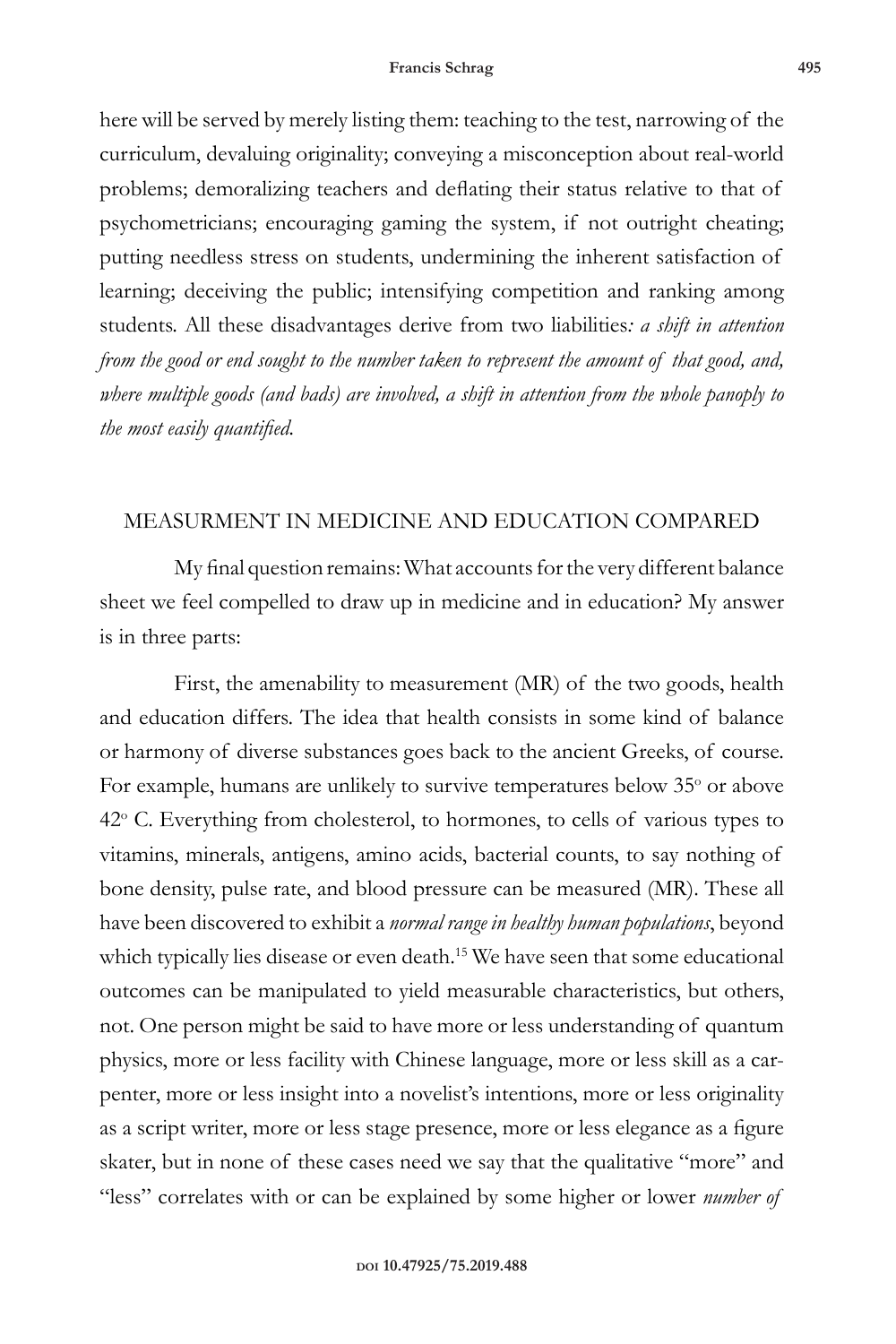#### *measurable units*.

Second, there is a potential cost to measurement in the educational domain that I have not mentioned, one that does not have its counterpart in the medical, namely the role measurement plays in contributing to our self-concept. Diagnosis in medicine *can* play a similar role. A person with diabetes may feel, not simply that he has diabetes, but that he *is* a diabetic; this is a part of his or her identity.16 But people don't identify themselves with their health *measurements*, with the amount of sugar in their blood, their number of heart beats per minute, and the like. Not so with measurements in education; these "create" high and low scorers, or, for example, perfect scorers on the ACT or SAT. Moreover, these identities are always *relative* to others with higher or lower scores; they inevitably create a hierarchy and each test-taker's place in that hierarchy as Michel Foucault contended.17 I, therefore disagree with psychometrician Daniel Koretz when he asserts: "Tests may 'designate' winners and losers, but they don't create them. There simply are winners and losers."<sup>18</sup> Yes, on most tests, especially those well designed to allocate candidates to scarce opportunities, necessarily some will score higher and others lower. But the meaning of those scores is not inherent in them; we assign those meanings to them. Karl Marx and Friedrich Engels envisioned a society in which social goods were allocated from each according to their abilities, to each according to their needs. If this admittedly utopian ideal were to be realized, the high scorers would not be winners, nor the low scorers, losers.

Third, and most important, the relation between the goods and their quantitative representations is very different in the two domains. The best way to appreciate this is via a simple thought experiment: If forced to choose, which would you want for your son or daughter, excellent health and mediocre "numbers" on a comprehensive blood panel; or excellent "numbers" and mediocre health? Now, ask: If forced to choose, which would you want for your son or daughter aspiring to become a physician, a solid mastery of college subjects and a low score on the MCAT exam; or a top score on the exam but a mediocre grasp of college subjects? My guess is that you will say that the first choice is a "no brainer." Health is what you value. In the second case, my guess is that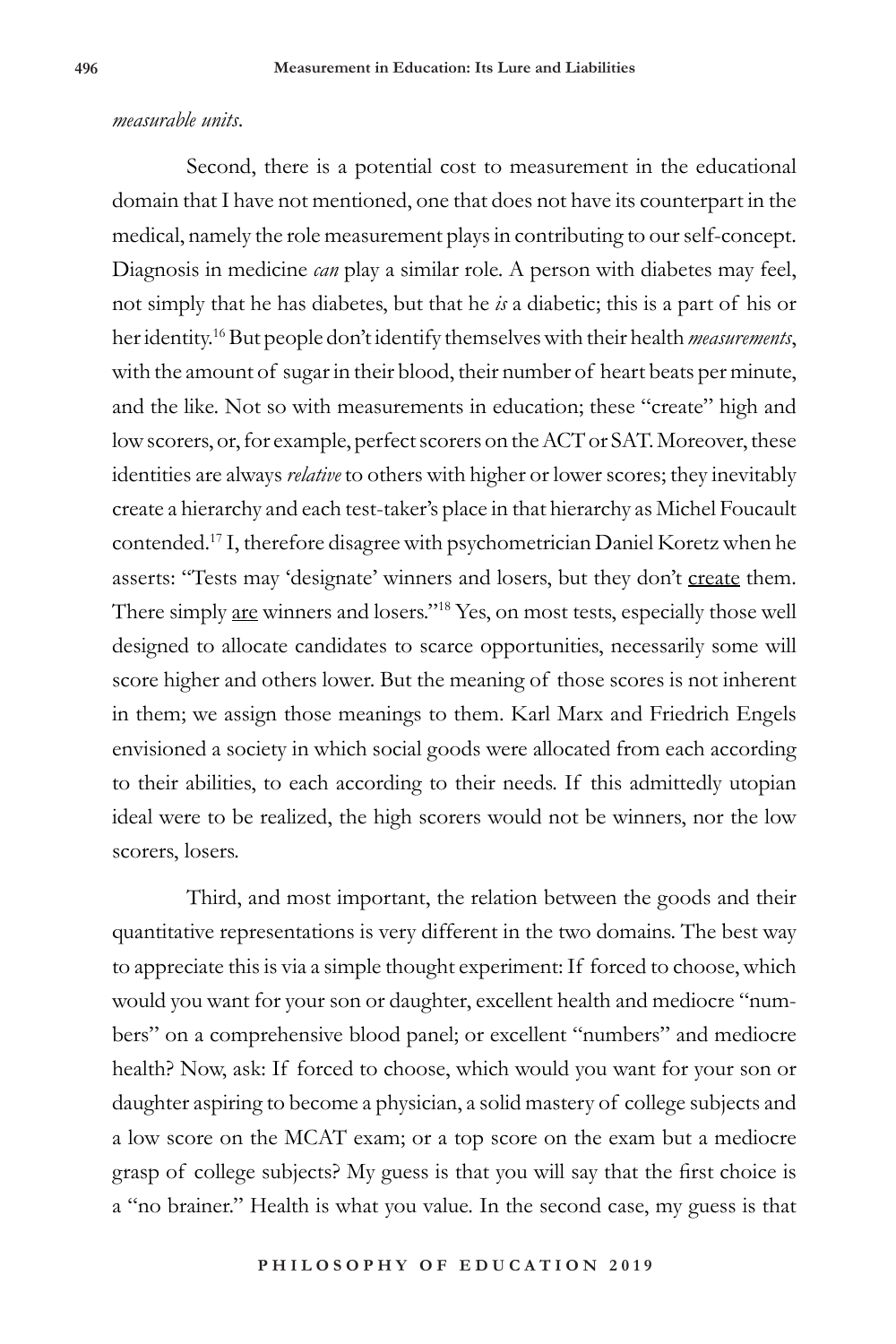you will feel somewhat conflicted. Why? Because blood panel numbers have no value in and of themselves, whereas top MCAT scores have enormous value in facilitating access to income and social status. Neither education nor health are, in themselves, positional goods. Your having either good is no impediment to my having that same good, and might even enhance my ability to get it. Blood panel scores are not positional goods either. Your son or daughter's having very good cholesterol numbers does not put anyone else at a disadvantage. Not so with MCAT scores; your son or daughter can achieve a high score *only if* someone else's son or daughter gets a low score.

 Because educational *credentials* are positional goods, there is a strong incentive to focus on the numerical representation of the good, shifting attention from the good, itself, and thereby inviting all sorts of mischief. Historian Theodore Porter summarizes the situation admirably:

> Whoever can exploit the ambiguity of measures to fulfill numerical targets without having to expend resources on the thing measured enters into the domain of funny numbers. Such opportunities will be found wherever approval, payment, or some other desired end is made contingent on a quantitative standard.<sup>19</sup>

While in the case of medicine, there is no doubt that the benefits of measurement outweigh the costs, things are not so clear in education. How could we find out? Before confronting that questions let's ask whether a much more limited role for educational measurement is even feasible in contemporary societies. Indeed, it is, as illustrated by Finland—considered a world leader in education.20 Students face exams constructed by their teachers during their schooling and only at the end of secondary school do they confront a national, standardized exam, which they must pass in order to graduate from high school. The exam is graded twice, once by students' own teachers and once by independent examiners from the ministry of education. "The grading uses a seven-point-scale adjusted to normal distribution. This means that the number of top grades and failed grades in each exam is approximately 5 %. The questions are largely open ended, most requiring extensive writing. A typical essay question reads: Media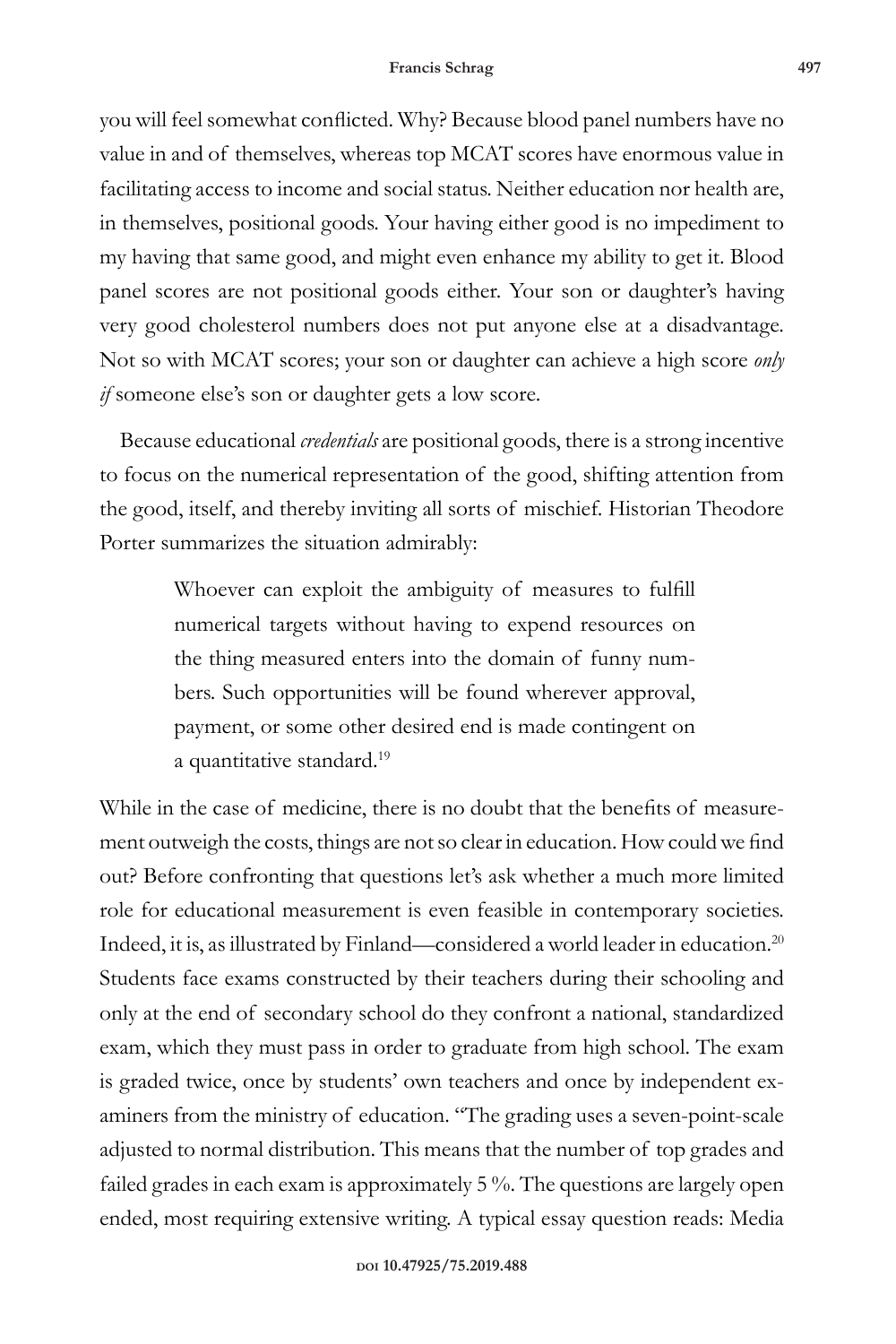is competing for audiences—what are the consequences?"<sup>21</sup>

Clearly, Finland has a very different testing regime than the United States, making minimal use of measurement, depending much more on expert judgment. Suppose we were trying to draw up a balance sheet for the two testing regimes, how would we proceed? Let's begin by selecting a state of comparable size and clearly contrasting testing regime, Wisconsin. Now let's ask, could we *measure* the educational success of Finland versus Wisconsin, then compare them? But wait, would we do that via Finnish style or US style testing? United States psychometricians would probably insist on the latter, arguing that the former is too subjective. Finnish testing experts would likely argue that multiple choice testing would not capture the qualities the Finnish education system is trying to cultivate. The contest over how to assess educational outcomes would only be intensified when it came to attempts to measure the social and economic consequences of those outcomes. For example, Wisconsinites might say that mean GNP is the most relevant metric, and here Wisconsin dominates Finland. But Finns likely would reject that measure, favoring indices of income inequality like the Gini coefficient; here, the Finns enjoy substantially lower inequality despite the fact that Wisconsin has one of the lowest levels of income inequality among the fifty states.<sup>22</sup> Of course, we could imagine a joint team of Wisconsin and Finnish experts negotiating and deciding how much to weight each of the many dimensions for which quantitative measures exist. This composite, however, would *not* be MR. My point is not simply that the value of measurement in education cannot, itself, be *measured* (MR). I have a deeper point: The choice of an appropriate yardstick or metric is, itself, influenced by the prevailing educational culture, of which the testing culture is a part. There is no neutral way to identify appropriate educational metrics.

#### SUMMARY

1. The lure of measurement derives from the aspiration of replacing vague and private judgments by more precise public judgments.

2. The multiple choice, machine-graded test is an impressive piece of social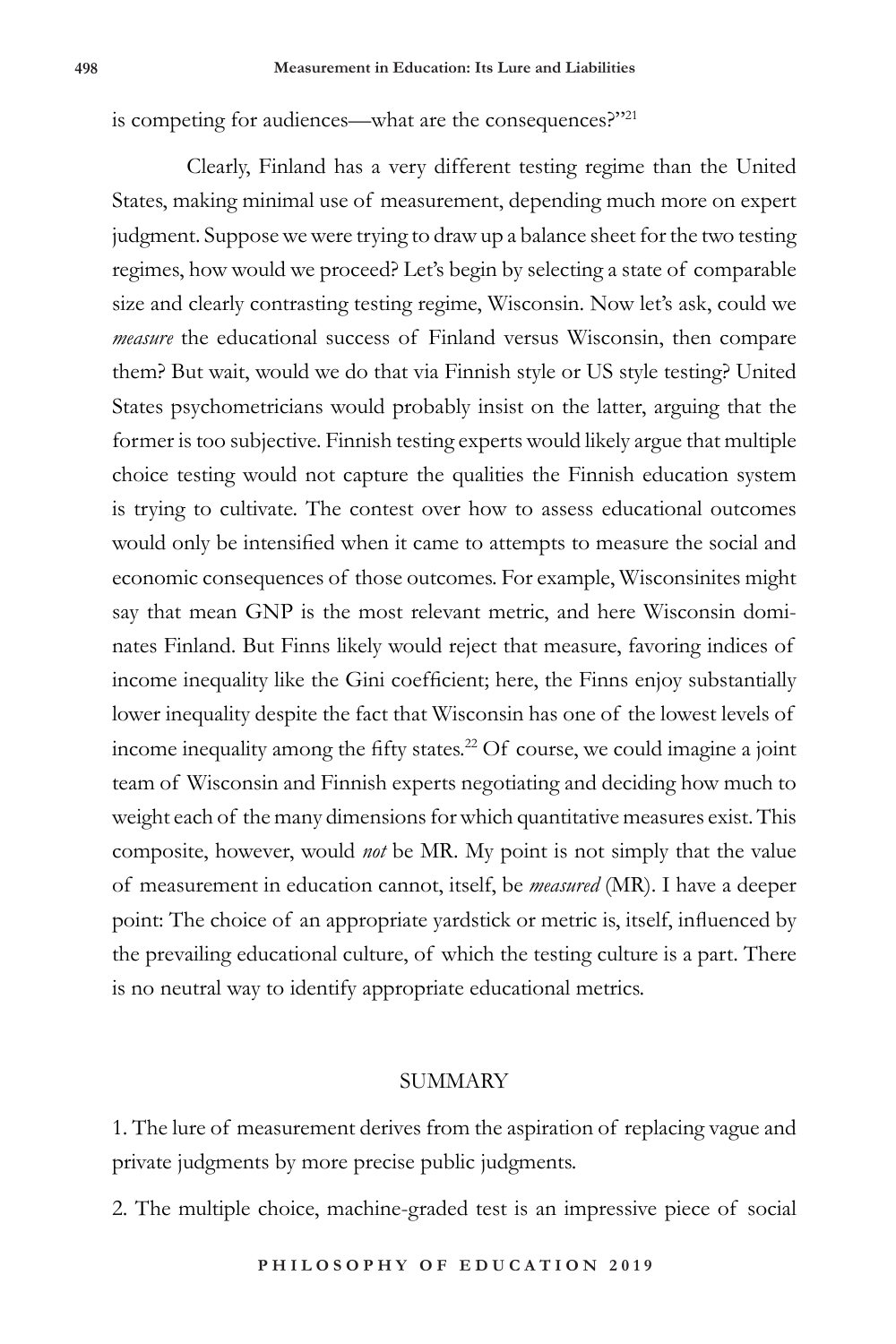technology with legitimate use as a screening device.

3. The basis for the many disadvantages resulting from measurement derive from the shift in attention from the goods themselves to their numerical proxies and from the whole panoply of goods to the most easily quantified.

4. In medicine, the benefits of measurement clearly outweigh the costs, although the latter are not trivial; in education, the costs are high relative to the benefits. This is primarily because, in contrast to medicine, the proxies themselves, not what they purport to represent, have social and economic value.

5. Testing regimes cannot be *measured*; the selection of metrics to assess a testing regime, is, itself, influenced by the educational and testing cultures that exist in a society.

## Acknowledgements

I would like to acknowledge helpful feedback and suggestions I received from William Boone, Joel Mitchell, Dan Hausman, Daniel Bolt, Denis Phillips, Bill Schwab, and Elliott Sober.

<sup>1</sup> See e.g., Peter C. Gøtzsche et al. "Beware of Surrogate Outcome Measures," *International Journal of Technology Assessment in Health Care* 12, no. 2 (1996): 238-246. 2 See e.g., Daniel Koretz, *The Testing Charade: Pretending to Make Schools Better* (Chicago: University of Chicago Press, 2017).

<sup>33</sup> See Nancy Cartwright and Norman Bradburn, "A Theory of Measurement," in *The Importance of Common Metrics for Advancing Social Science Theory and Research: Proceedings of the National Research Council Committee on Common Metrics* (Washington, DC: National Academies Press, 2011); L. Finkelstein, "Problems of Measurement in Soft Systems," *Measurement* 38, no.4 (2005): 267-274; Giovanni Battista Rossi, "Measurability," *Measurement* 40 (2007): 545-562; Eran Tal, "Old and New Problems in Philosophy of Measurement," *Philosophy Compass* 8, no.12 (2013): 1159-1173.

<sup>4</sup> Joel Michell, "Militant Pantometry: Logical Limit of Measurement, and the Prefabrication of Psychometrics," paper presented at Dimensions of Measurement Conference, Center for Interdisciplinary Research, University Bielefeld, Germany, March 14-16, 2013, 1.

<sup>5</sup> Joel Mitchell, "Quantitative Science and the Definition of Measurement in Psychology," *British Journal of Psychology* 88 (1997), 358 (italics in original). 6 Lucas Mari, Andrew Amul, David Torres Irribara, and Mark Wilson, "Quantities,